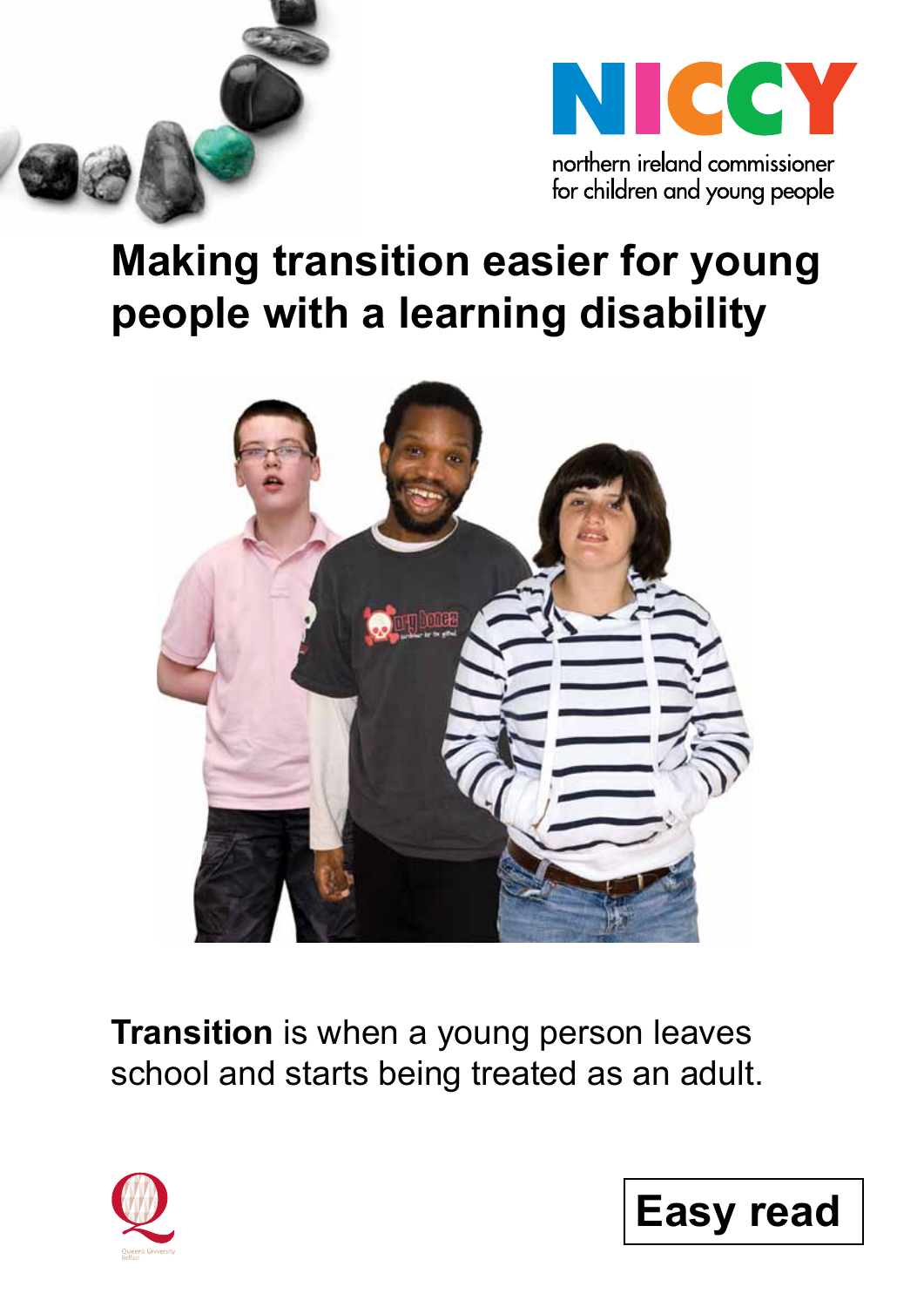

## **About us**

We are called **NICCY**. The person in charge of NICCY is called Patricia Lewsley-Mooney.



NICCY works with the government.



The government is the group of people who run the country.



We tell the government how to make life better for children and young people in Northern Ireland.



We want to tell the government how to make **transition** better for young people with a learning disability.



You can find out more about **transition** on the next page.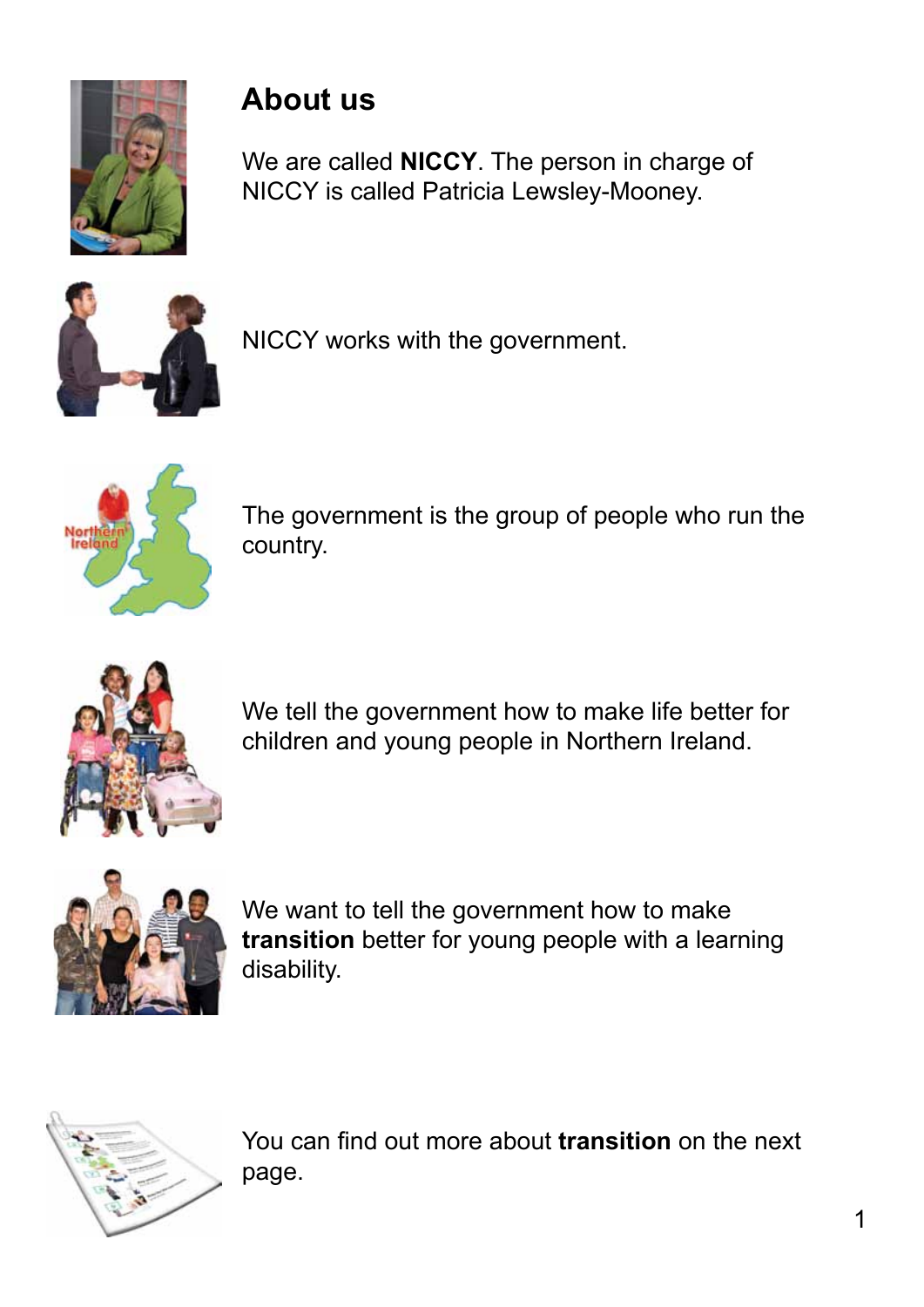

## **Transition**

**Transition** is when a young person leaves school and starts being treated as an adult.

Lots of things change at transition.



Young people may do things like

- go to college
- do training
	- get a job



- go to a day centre
- get a new social worker or doctor



get help to live by themselves.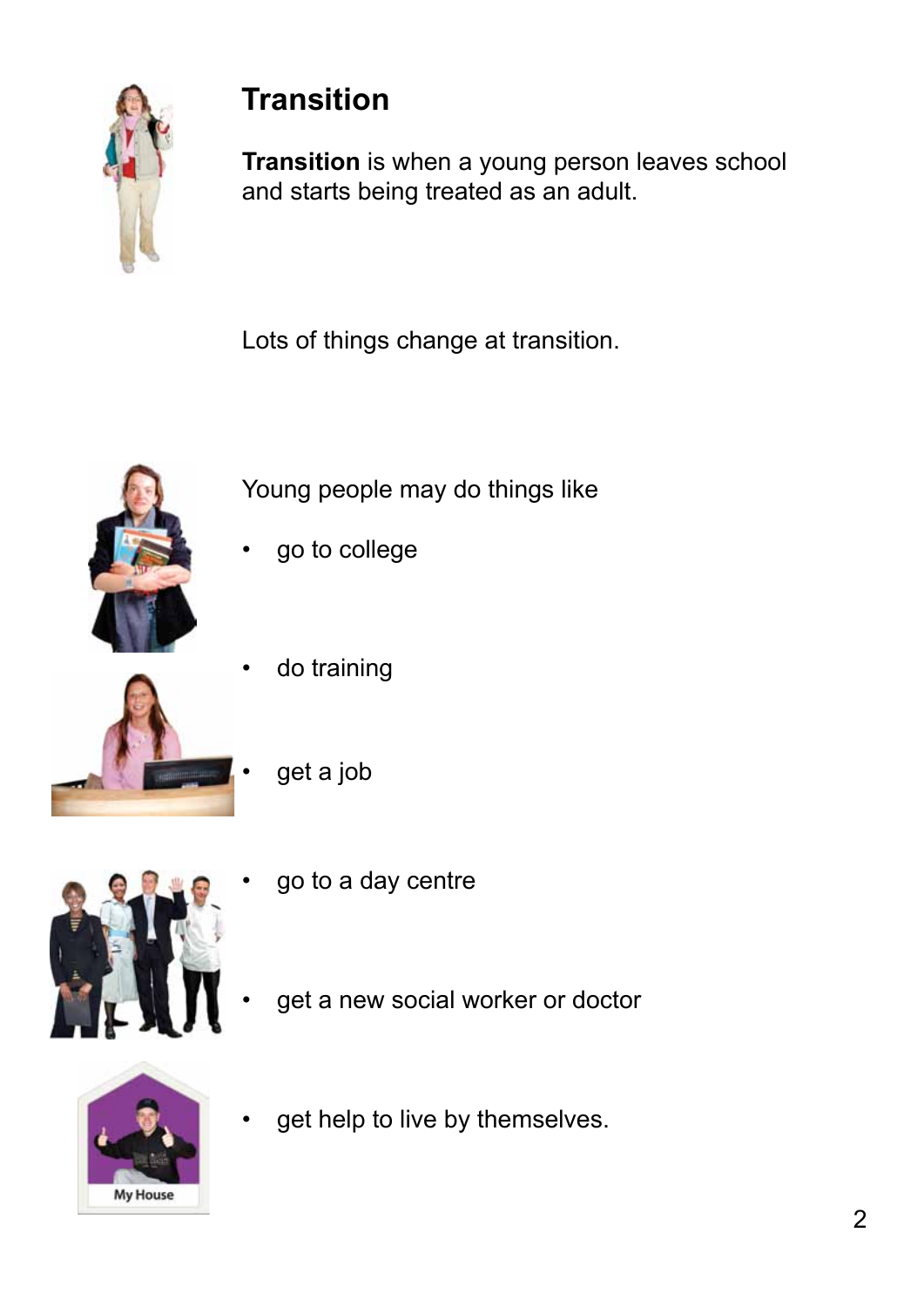## **Transition**



We wanted to find out more about transition for young people with a learning disability.



We wanted to find out what the government could do to make the changes easier for young people.

## **What we did**

We asked a group called **Queen's University Belfast** to find out more about transition for us.

They did this by

looking at what the government is doing to help young people



talking to young people with a learning disability and their parents and teachers



• reading lots of books about transition.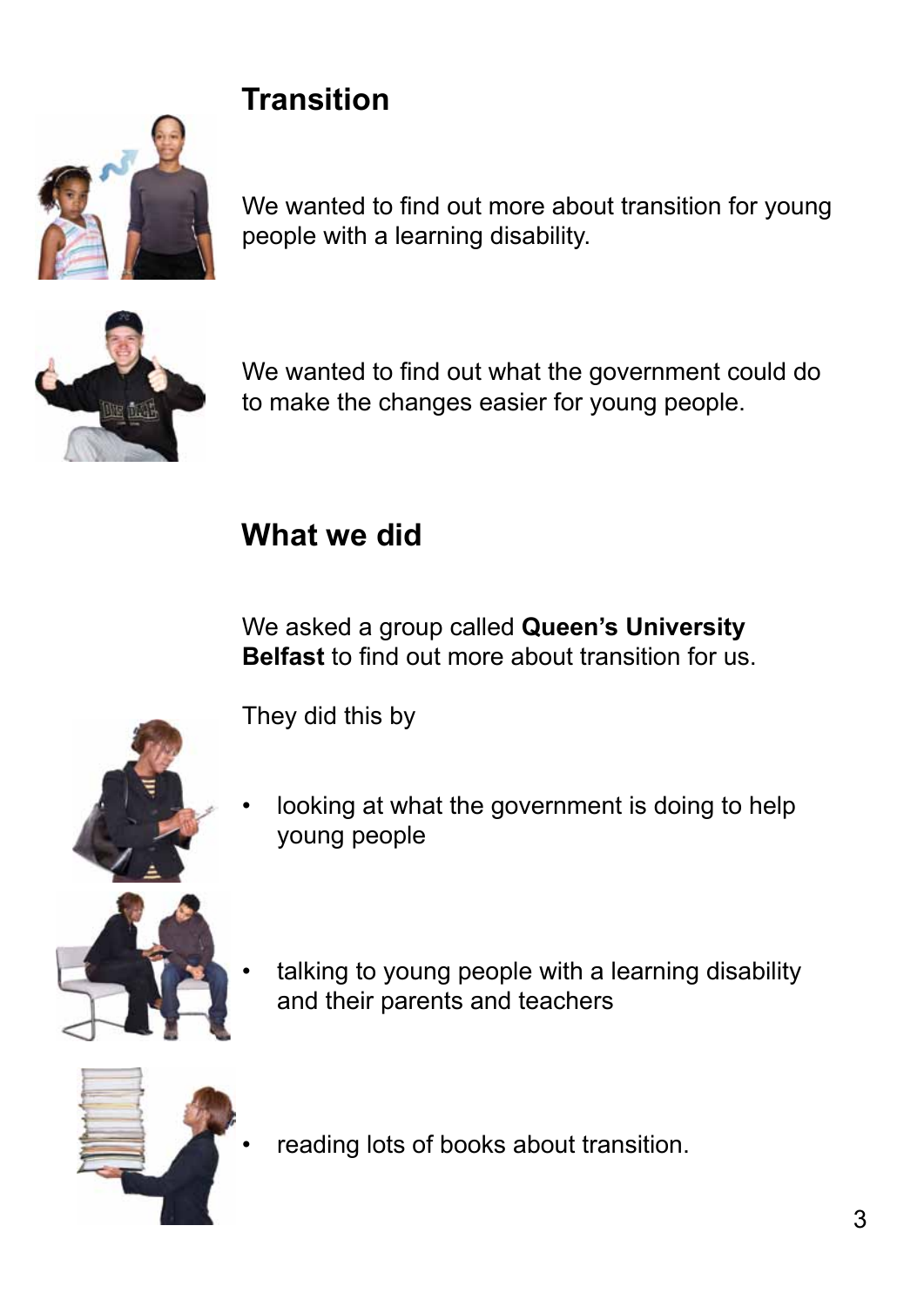

## **What they found out**

They found that some young people find transition hard.

Some young people have problems with things like

- leaving school at 16 when they don't want to
- not being able to do a course they want to do



not being able to do things in the day with other young people



- not getting help to live by themselves
- not getting a say about their lives.



Some young people and their families worry about the changes that happen at transition.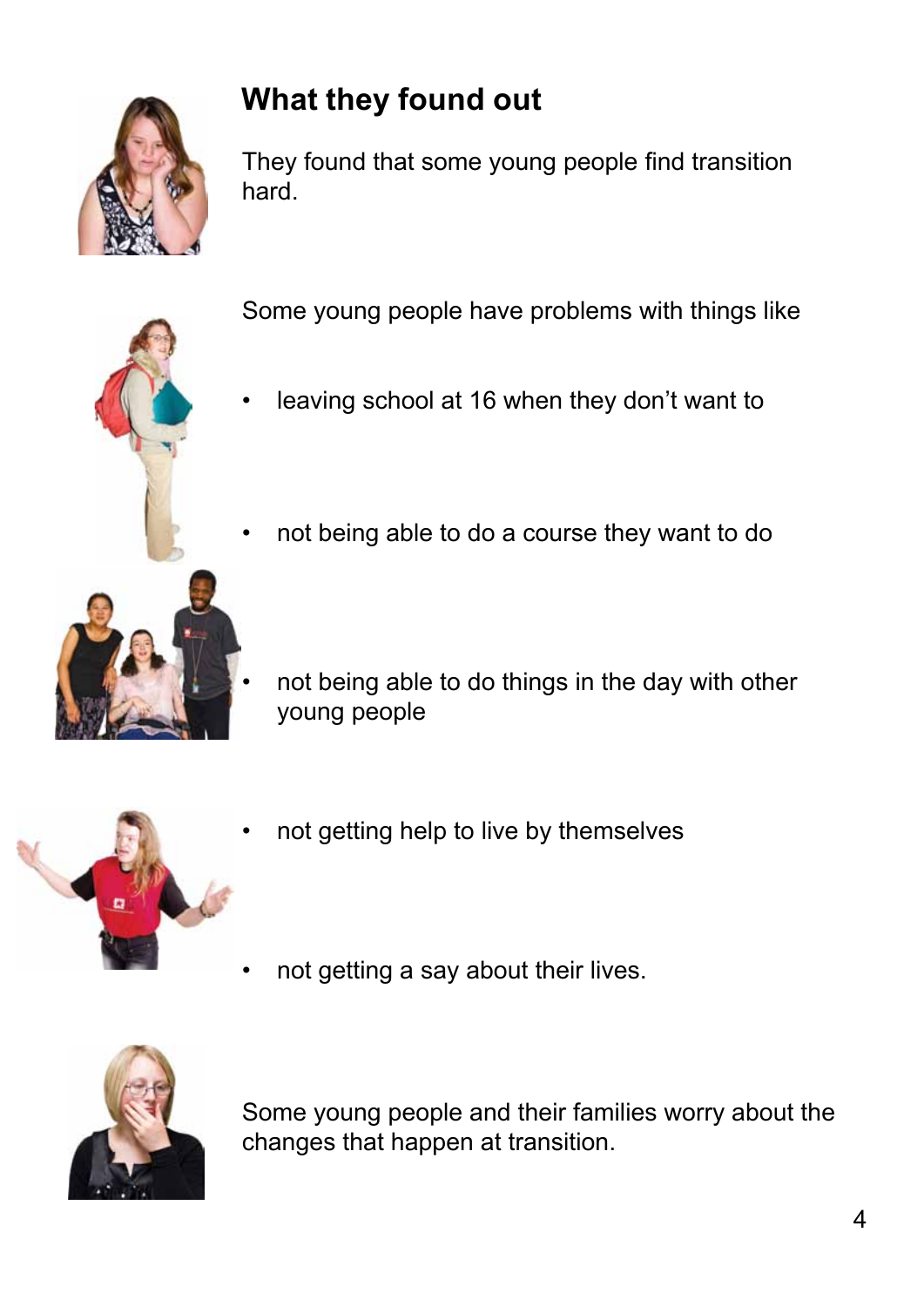

## **What the government needs to do**

The government is trying to make these changes easier for young people with a learning disability.

But there is a lot more work to do.

The government needs to



get everyone who supports young people to work better together, like teachers, doctors and social workers



give parents and young people better information about transition



listen to young people and their parents about what they want to do when they leave school



make sure young people from all over Northern Ireland get treated the same.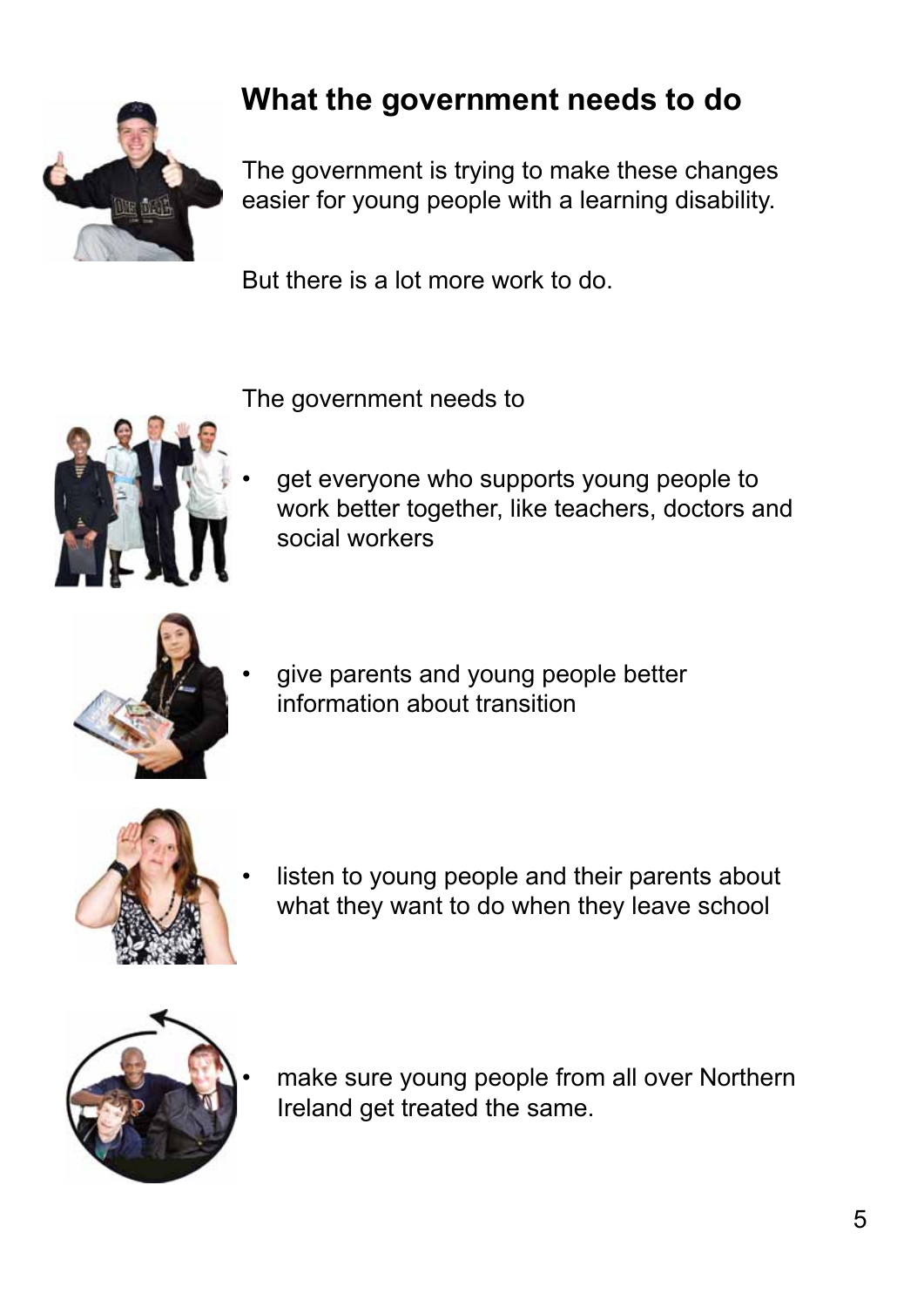#### Report

### **What next**

We have put what we found out into a report.



We are going to give the report to the government.



We are going to talk to the government about how it can make things better for young people with a learning disability.



We will make sure the government makes changes to make transition easier for young people.